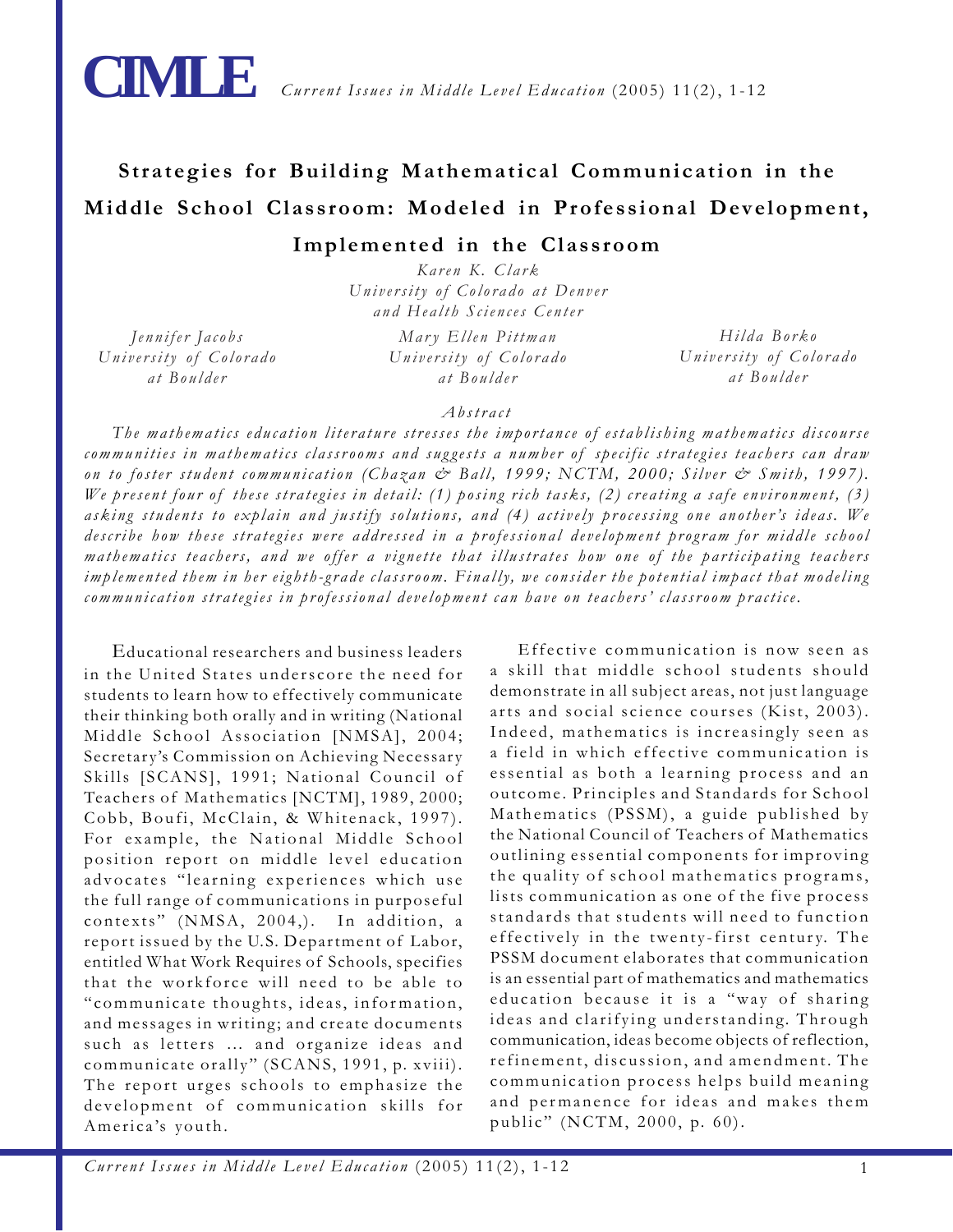In keeping with this emphasis on communication skills, recent educational research has stressed the importance of establishing mathematical discourse communities in mathematics classes. Discourse communities are those in which students feel free to express their thinking, and take responsibility for listening, paraphrasing, questioning, and interpreting one another's ideas in whole-class and small-group discussions. A number of teachers and researchers have offered suggestions about how to establish and maintain such communities (e.g., Chazan & Ball, 1999; Grouws & Cebulla, 2000; Kazemi, 1998; Silver & Smith, 1997). Cobb, Boufi, McClain, and Whitenack (1997) noted that it is critical for teachers to foster children's emerging abilities to participate in "reflective" and "collective" discourse, and to become skilled at supporting such conversations. They argued that "children actively construct their mathematical understandings as they participate in classroom social processes" (p. 264) and suggested that teachers guide conversations such that students play a prominent role in "stepping back" and making sense of the mathematical work that has taken place.

Unfortunately, classrooms that are characterized by mathematical discourse communities are not yet the norm in the United States (Ball, 1991; Stigler & Hiebert, 1999). For example, the TIMSS 1999 Video Study, an international survey of eighth-grade mathematics lessons, revealed that on average in the United States, the ratio of teacher-to-student words was 8:1, and 71% of student utterances were fewer than 5 words (Hiebert et al., 2003).

#### **The STAAR Project**

A central goal of the professional development component of the "Supporting the Transition from Arithmetic to Algebraic Reasoning" (STAAR) Project—the project featured in this article was to facilitate teachers' learning of strategies for fostering mathematical communication in their middle school classrooms. In particular we focused on four strategies that appear

to be fundamental to creating a mathematical discourse community: (1) rich tasks, (2) safe environments, (3) students' explanations and justifications, and (4) processing of ideas. Facilitators modeled these strategies in a contentfocused professional development summer institute.

The next section of the article discusses some of the literature on these four strategies for building a discourse community. We describe the STAAR professional development program and briefly discuss how the four strategies were modeled during the summer institute. We then use a vignette to illustrate and analyze how one teacher carried out these strategies in her classroom.

We recognize that these four strategies are inextricably intertwined. Furthermore, teachers' instructional moves and communication decisions are naturally driven by the demands of specific contexts and cannot be prescribed or scripted. However, our intention is to promote awareness of particular communication strategies and provide images and interpretations of their enactment in a middle school classroom. Thus, for analytical purposes, we address each strategy separately.

#### *Strategies for Establishing and Maintaining Mathematical Discourse Communities*

*Strategy 1: Posing rich tasks that promote discussion.* Rich mathematical tasks are key ingredients in classrooms that have communication as a central goal (NCTM, 2000). Open-ended and challenging tasks that build on students' prior knowledge are conducive to discussions because they encourage students to think collaboratively and build upon one another's ideas (Stein, Smith, Henningsen, & Silver, 2000). Tasks should have multiple levels of access to enable students with different levels of background knowledge and mathematical abilities to work on them and to collaborate as they move through the solution process (Cohen, 1984). It is also desirable for tasks to have multiple exit points, so that students can complete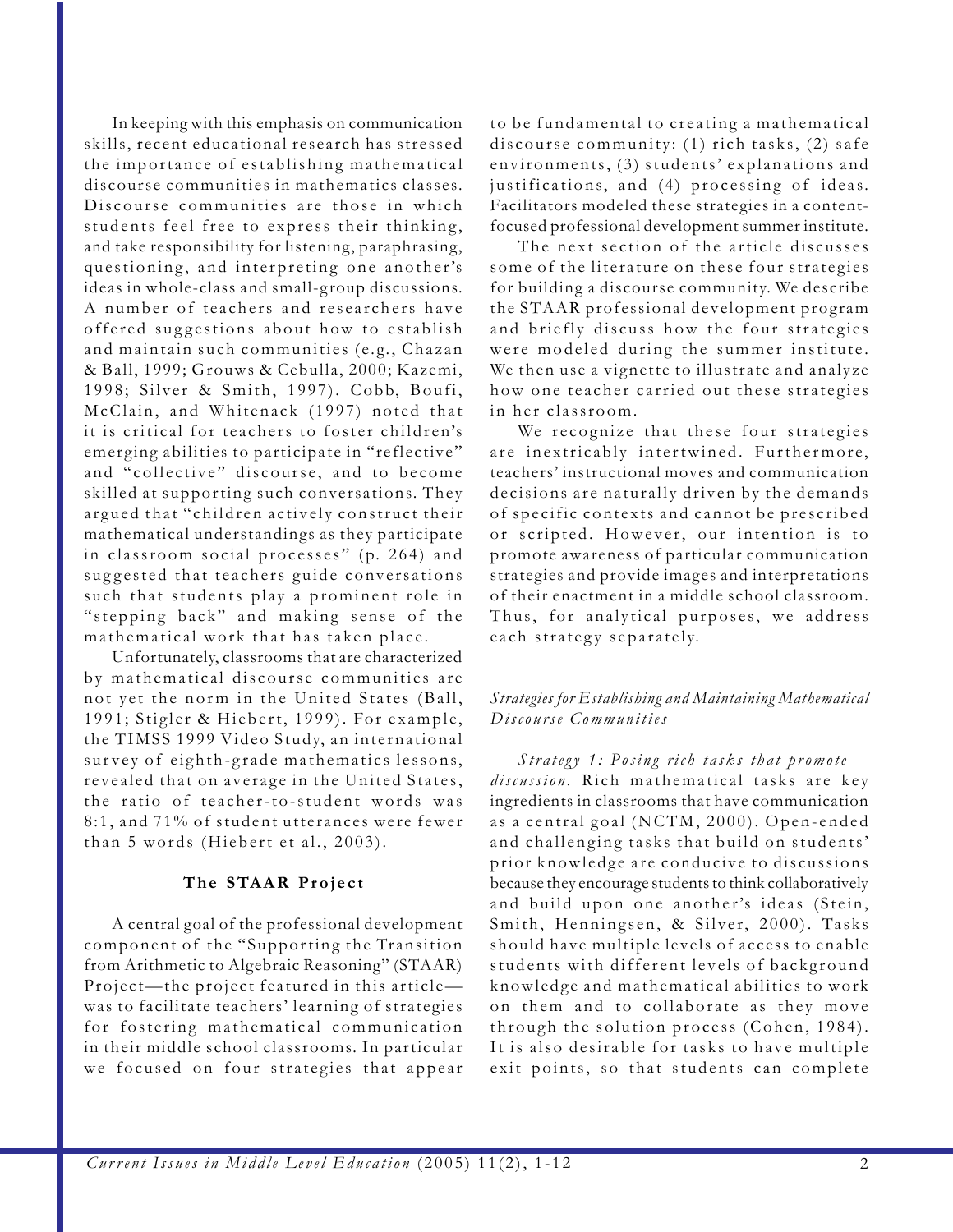the problem with varying degrees of sophistication (Fosnot & Dolk, 2001). Such tasks enable students, guided by the teacher, to make connections between various solutions and solution strategies, and to learn both important mathematical content and valuable communication skills.

The manner in which mathematical tasks are posed and problem-solving activities are structured also impacts how students solve the tasks and how they communicate their ideas about the solution (Stein et al., 2000). Teachers sometimes turn rich, complex problems into simpler ones for their students, and thereby remove opportunities for the students to discover mathematical solutions on their own (Stein, Grover, & Henningsen, 1996). One strategy that encourages students to work on and discuss challenging problems is to break them into smaller pieces. For example, students can work individually or in groups to tackle one component of a complex task, and then convene as a whole class to discuss that specific component before moving back to individual or group work to continue the problem. This process of dividing the task into manageable chunks enables students to be responsible for much of the mathematical work on challenging problems for which a larger amount of teacher guidance might otherwise be needed.

*Strategy 2: Establishing and maintaining a safe environment.* A safe environment for communication is vital to a successful mathematical discourse community (Lampert, 2001). An environment that is conducive to the sharing of ideas will enhance the quality and quantity of discussion, debate, and ideas that are publicly exchanged in a classroom (Brown & Campione, 1994). Of particular importance is establishing student talk as a classroom norm, both in small groups and during public sharing of ideas (Silver & Smith, 1997). Communication in small groups can be stimulated by purposeful grouping of students, continual encouragement to work and talk together, and reinforcement of the importance of each student's contributions (Brophy, 1999). During whole-class work, calling on struggling students or eliciting incorrect

ideas can help to promote a feeling of safety in the classroom, as students come to understand that the teacher is not just looking for the correct answer but for students to justify and explain their methods for solving the task (McClain & Cobb, 2001). Incorrect ideas often can be particularly instructive because they offer the opportunity to explicitly discuss misconceptions and build on intuitive understandings.

*Strategy 3: Asking students to explain and justify their thinking.* The PSSM document calls on teachers to support their students' learning by encouraging students to explain and justify their mathematical thinking to their peers and teachers in a coherent and clear manner (NCTM, 2000). Establishing this type of inquiry environment in the mathematics classroom involves inviting students to share their strategies, pose questions, and "think out loud" (Cobb, Wood, Yackel, & McNeal, 1992; Grouws & Cebulla, 2000). By making their thinking public, students may have to negotiate the meaning of mathematical ideas with others, and to defend and justify their reasoning so that they can convince others of the legitimacy of their ideas. Through this process of negotiation and justification, students are often motivated to think more deeply about their own ideas and the ideas of their classmates (Bauersfeld, 1995; Yackel & Cobb, 1996).

*Strategy 4: Encouraging students to actively process one another's ideas.* Effective and meaningful discourse requires that students listen closely to the thinking of others, and that they process and understand one another's ideas (Brown & Campione, 1994). As Davis (1992) noted, "If we invite students to think, we have the obligation to take their ideas seriously" (p. 349). One aspect of taking students' ideas seriously is ensuring that their classmates attend to the ideas and work to understand them. Classroom activities should be structured to ensure that students have ample time and encouragement to process others' ideas, for example, by discussing them with the whole class or considering them in small groups (Grouws & Cebulla, 2000).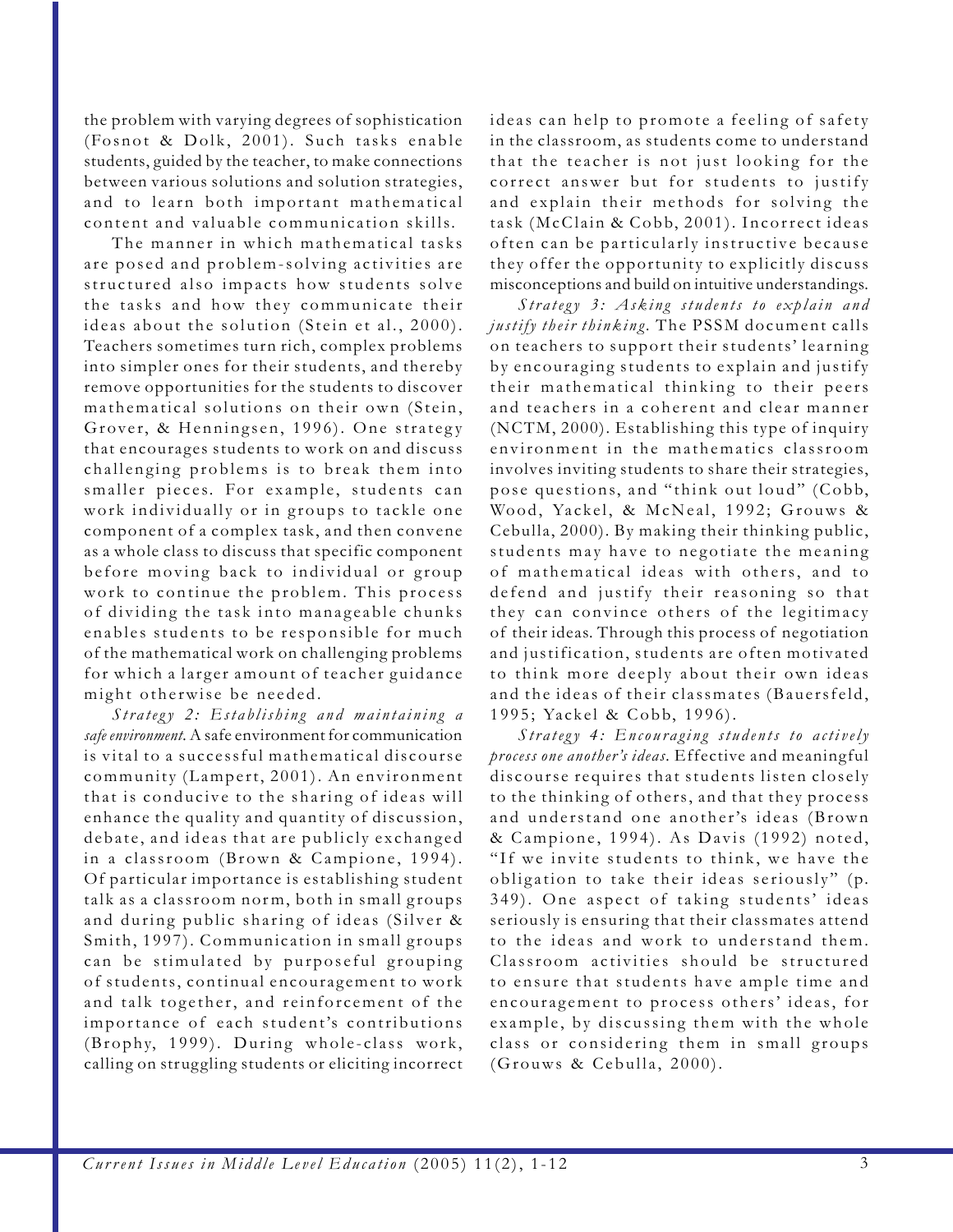#### **Modeling Communication Strategies in Professional Development**

#### *The STAAR Professional Development Program*

Professional development programs that model and engage middle school teachers in thinking about effective communication strategies can play a central role in helping teachers learn to establish and maintain mathematical discourse communities in their classrooms. Our own experience with the STAAR professional development program leads us to conjecture that when teachers learn mathematical content effectively in a professional development context, and when they identify the mathematical discourse community within the program as a major factor in their learning, they are eager to establish similar communication practices in their own classrooms.

As one component of the STAAR Project, we conducted a professional development program for middle school mathematics teachers during the 2003–2004 academic year. Our goals for this professional development program included (a) supporting the development of teachers' knowledge of algebra, (b) supporting the development of teachers' knowledge about the teaching of algebra, (c) creating a professional learning community, and (d) providing an opportunity for teachers to learn mathematics in a reform-oriented setting (Borko et al., 2005). We designed the STAAR professional development program to include three complementary components: a summer algebra institute, ongoing monthly workshops, and monthly observations in each teacher's classroom.

Sixteen teachers enrolled in the two-week summer algebra institute entitled "Facing the Unknown," which met for a total of 60 hours during July 2003. The institute was jointly delivered by the School of Education and the Applied Mathematics Department at a large state university. Throughout the institute the instructors encouraged the teachers to reflect on their learning experiences and on the types of instructional strategies and discourse patterns that were being modeled. Eight of the 16 participants attended seven professional development workshops during the 2003–  $2004$  school year.<sup>1</sup> The primary focus of the workshops shifted during the school year from algebraic content to mathematics-specific pedagogy in middle school classrooms. In both components the facilitators modeled strategies for fostering communication and promoting mathematical reasoning, and the teachers were expected to share their mathematical ideas in whole-group and small-group discussions.

The facilitators started the first day of the institute with a problem that had multiple entry points and was challenging enough to encourage participants to work collaboratively. They chunked the problem into several; sections in order to ensure access for learners with different levels of mathematical expertise and to scaffold the learning experience. The facilitators established a safe environment for discourse and set expectations for communication patterns. For instance, they had the teachers work in small groups from the outset, intentionally establishing a climate in which teachers were expected to look to their colleagues for assistance rather than to the facilitator.

Throughout the problem-solving activity, the facilitators demonstrated that the teachers' explanations and justifications could serve as key entry points for more extensive communication. They used openings such as "Let's talk about this" and "What do you think?" to initiate whole-group conversations that focused on the mathematical ideas and provided an invitation for wide participation. They asked increasingly specific questions to highlight the importance of mathematical reasoning. The facilitators also used several strategies to encourage teachers to listen to and process one another's ideas. They called upon teachers to share both correct and incorrect mathematical conceptions, and they encouraged them to explore, question, and clarify one another's ideas.. These characteristics were carefully documented through the collection and analysis of data in the STAAR professional development activities and in the teachers' own classrooms.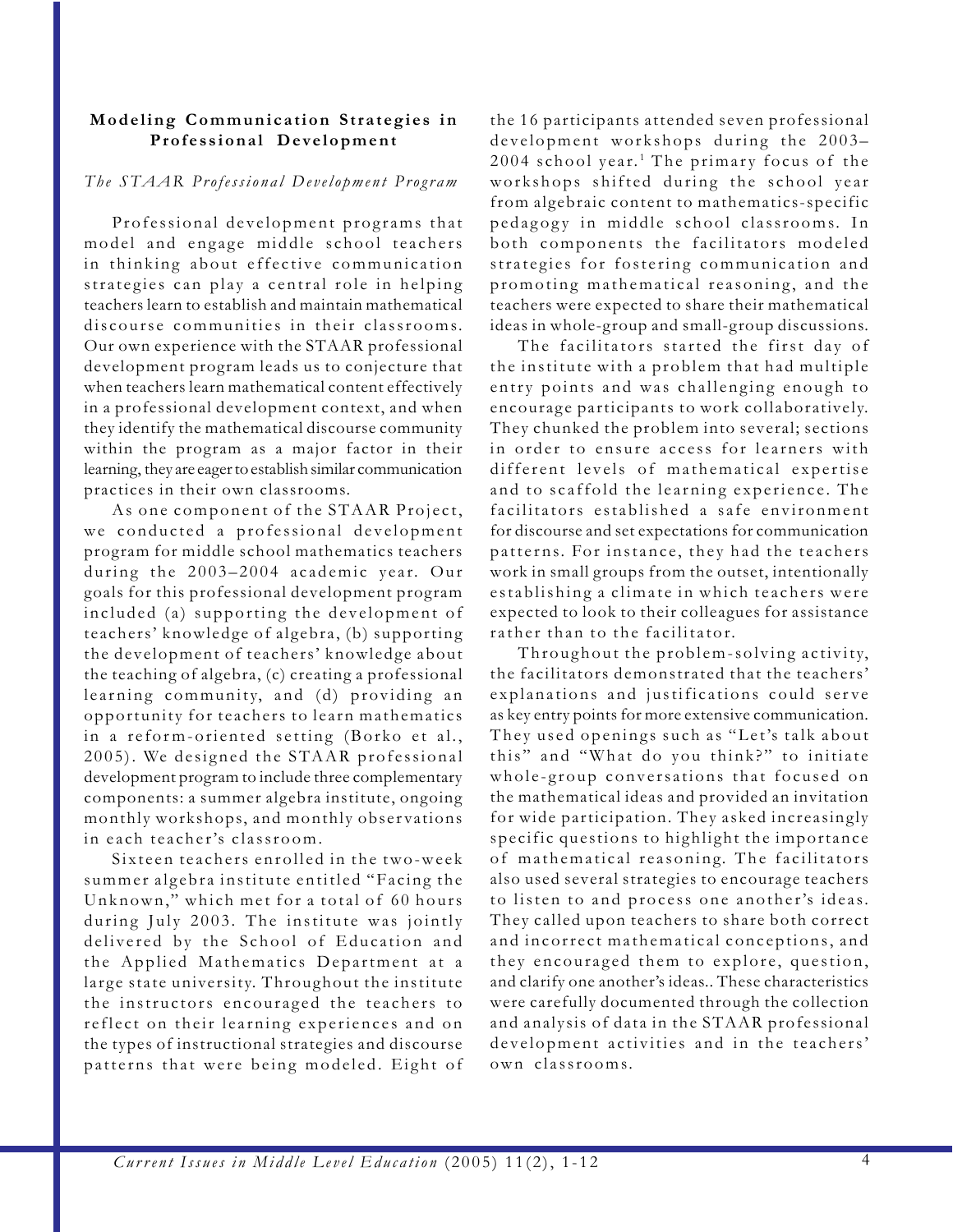## *Data Collection and Analysis*

An extensive set of data was collected during all three components of the STAAR professional development pilot program. We videotaped the entire summer institute and each monthly workshop, using at least two cameras at all times. Multiple cameras enabled us to focus simultaneously on the facilitator and on the participating teachers during wholegroup activities. During small-group work, one camera followed the lead facilitator as she or he moved from group to group; additional cameras were trained on each of the small groups. This approach enabled us to capture the facilitators' use of strategies to promote discourse, and participants' communication patterns during small-group and whole-class activities.

The teachers were observed and videotaped in their mathematics classrooms on a monthly basis throughout the year. Data collected during classroom observations included videotapes, instructional materials, and copies of students' work. We used two cameras when videotaping in the classrooms, documenting both the teachers' instructional moves and the student interactions during whole class and small-group activities. In addition to providing rich sources of data about the teachers' learning, these records of practice formed a basis for discussion during the monthly workshops, and for teachers' individual reflections on their teaching and their personal goal(s) for improving classroom practice. The classroom activity featured in this article occurred during one of these observations.

In addition to observational data, we collected written reflections from the teachers throughout the summer institute and monthly workshops. Teachers used these reflections to describe their experiences during the professional development program and to consider the impact of these experiences on their instructional practices. We also conducted interviews with the participating teachers several times during the program. Interview questions addressed various aspects of the participants' experiences during the professional development program, including their thoughts and practices regarding mathematical discourse.

We chose to use vignette analysis for this paper in order to carefully examine and portray the ways in which a mathematical discourse community was established in one middle school teacher's classroom. To identify a teaching episode that was representative of the teachers' efforts to enact the discourse strategies modeled in the professional development program, the STAAR research team met and discussed the video records from the teachers' monthly observations. We selected a teacher who made a substantial effort to foster a discourse community within her classroom. We then identified a teaching episode that provided evidence of her efforts and wrote a corresponding vignette. The goal of the vignette was to capture specific features of this teacher's pedagogical practice in detail, while preserving the complexity and richness of the teaching episode and the classroom context in which it occurred (Miles & Huberman, 1994). We present the vignette followed by an analysis of the discourse strategies it illustrates. Our analysis draws on the videotaped lesson, as well as interviews conducted with the teacher, her written reflections, and her final paper for the summer institute. It focuses on the four strategies described in the beginning of this article.

## **One Teacher's Movement Toward Establishing a Discourse Community in a Middle School Mathematics Classroom**

Many of the teachers who participated in the STAAR professional development program commented in interviews and written reflections that they hoped to establish discourse norms in their classrooms that were similar to those modeled in the summer institute. During our monthly observations of a subset of these teachers in the school year that followed the institute, we saw many attempts to create and maintain mathematical discourse communities. In this section, we introduce Pam Marsten (a pseudonym), a middle school mathematics teacher who took part in the STAAR professional development program. We describe Pam's teaching and professional development history, her reflections on the STAAR summer institute,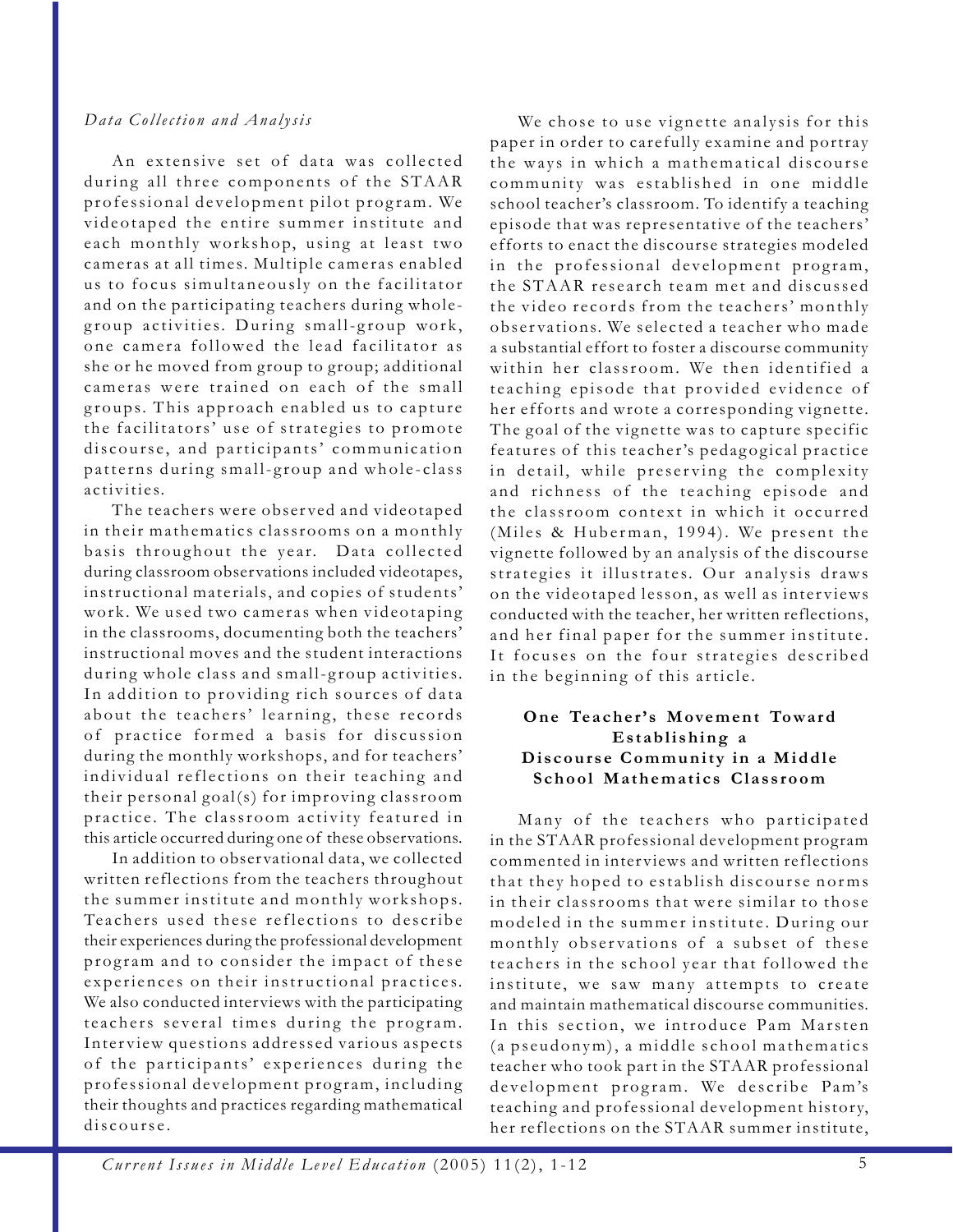and one of her lessons that illustrates her efforts to implement many of the recommended discourse strategies.

At the onset of the 2003–2004 academic year, Pam had taught for 27 years as a secondary school teacher. Pam taught mathematics in a "mountain" school whose student population consisted of just under 800 sixth through eighth graders, mostly Caucasian and middle class. Students' scores on the state's standardized test corresponded roughly to the state average. Pam was the most experienced classroom teacher in our project. She participated in all three components of the STAAR professional development program. She attended the summer algebra institute and all seven monthly workshops, and she was observed seven times in one of her eighth-grade pre-algebra classrooms over the course of the school year.

We do not claim that Pam learned the discourse strategies exhibited in her classroom entirely from the STAAR project. Rather, these are strategies Pam has been developing for a considerable length of time, with assistance from multiple sources. However, Pam was quite articulate about the impact the summer institute had on her, particularly with respect to these efforts. She wrote the following in her final paper:

After spending many days talking to my peers in class about my ideas and theirs, it is glaring that justifying one's answer and being able to convince someone else of its validity is part of the stuff [of which] good mathematics is made….. Conversations about math bring it alive…. As I saw so clearly during my ten days in this class … it is my responsibility as a math facilitator to create an environment where math 'talk' or conversations take place.

In interviews during the school year following the summer institute, Pam continued to discuss its enduring influence and the changes that she experienced both in her beliefs and in her teaching practices. Specifically, Pam commented on the importance of student-driven communication in the classroom which, she believed, could be fostered by creating opportunities for small-group work prior to whole-class discussions.

Not only did Pam experience the powerful impact of peer collaboration firsthand in the summer institute, but she thought deeply about how to bring some of these same communication structures into her own middle school classroom. In one interview she commented,

I really loved the small groups in the summer course…We just talked to someone next to us or across from us…. I found that I was more likely to want to defend what I was thinking because I didn't feel threatened…. It also helped me get unstuck much of the time…. I found that to be really powerful and I thought, you know, that works with kids as well. Just talking about their thinking is a powerful technique.

Pam noted that the STAAR professional development program was instrumental in challenging her to reflect continually about and take risks with respect to the communication style in her classroom. In workshops and interviews throughout the school year, she commented that she used more small-group work and provided more effective facilitation of groups than she had done in previous years. In particular, she believed that she asked more targeted questions of the groups, and gave them more time to think and talk on their own before moving to large-group discussions and formal writing tasks. Statements such as the following capture Pam's general appraisal of the influence of the summer institute: "My classroom teaching has been so positively impacted by everything that I learned and everything that we did in the summer class."

In the vignette below we highlight one of Pam's lessons, in which she successfully put into practice many of the strategies recommended by the literature and modeled in the STAAR professional development program.

## *The Painted Cubes Problem: A Vignette*

In one of the STAAR monthly professional development workshops we asked teachers to solve collaboratively the "Painted Cubes" problem, adapted from Driscoll's (1999) book *Fostering Algebraic Thinking: A Guide for Teachers,*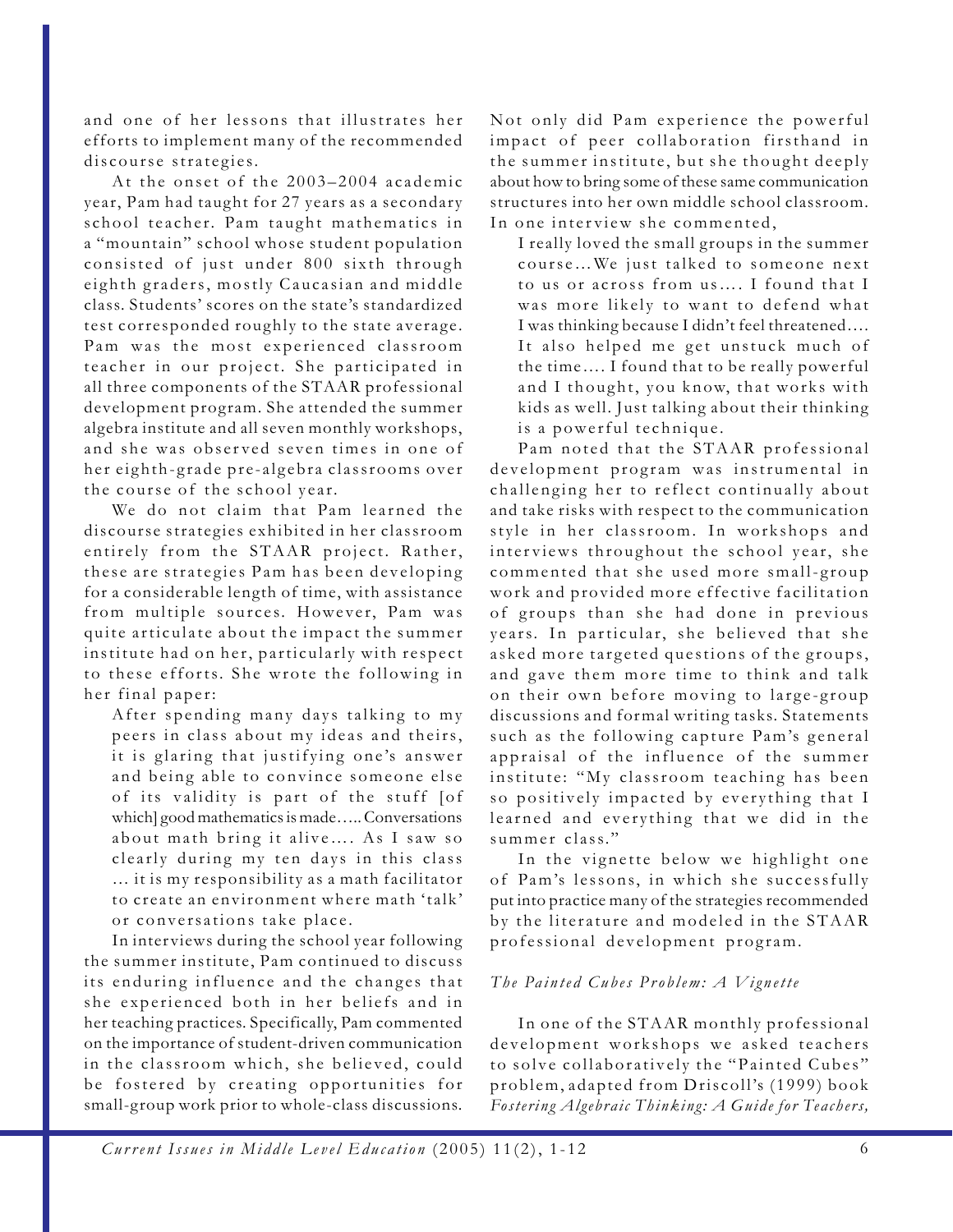*Grades 6-10.* The "Painted Cubes" problem reads as follows:

A cube with edges of length 2 centimeters is built from centimeter cubes. If you paint the faces of this cube and then break it into centimeter cubes, how many cubes will be painted on three faces? How many will be painted on two faces? On one face? How many will be unpainted? What if the edge has a length different from 2? What if the length of the large cube is 3 cm? 50 cm? n cm? (p. 108)

During this workshop, held in January 2004, the teachers solved the Painted Cubes problem and discussed how they might teach it to their own students. In the month that followed, all the teachers implemented the problem in their own classrooms, and we videotaped those lessons. By coincidence, shortly after the problem was introduced in our January workshop and before Pam taught the lesson, a version of the Painted Cubes problem was discussed in another professional development workshop Pam attended (a monthly "problem-solving group" composed of mathematics teachers from across the state).

The Painted Cubes problem consumed three mathematics lessons for Pam's eighthgrade pre-algebra class. Two of these lessons were block periods (90 minutes) and one was a 60-minute period. The following vignette is drawn from the first 90-minute lesson, which contained clear examples of each of the discourse strategies advocated and modeled in our professional development program.

*Pam anticipated that the Painted Cubes problem was going to be a difficult problem for her students. She also knew that they would be easily frustrated by the day's planned activity. In order for the Painted Cubes problem to work the way she wanted, Pam had to make sure the students understood the type of classroom environment she wanted to see.*

*"I'm going to ask you to do two things," she said. "I'm going to ask you not to depend on a neighbor to do your listening and your focusing for you. You all need to listen because w e've done problem solving and we've done group work a lot this year, but it is even more important today for*

*you to be focused as an individual so that when you're collaborating as a group, you'll be able to give your full attention to that because you have paid attention to what was being said beforehand when I was laying the groundwork. Does everybody understand that part?"*

*Pam stopped to breathe and looked around the room. The students nodded. "Okay, and then the second thing is I want you to have lots of stickto-it-ness today." Pam eyed the front row of silent, still-nodding students. "I'd like for you to know that the activity that we're going to go through is going to take a little bit of stick-to-it-ness and a lot of selftalk about 'don't get frustrated,' 'don't give up.' Okay? And ever ybody's going to help each other."*

*The students nodded again, looking at one another and at Pam. Just what were they going to be doing?*

*Pam then presented the first part of the problem by holding up two 3x3x3 cubes, each made from blocks (Unifix® cubes) using four different colors, and noted that the cubes were color coded. She asked the students to work in groups and build a similar 3x3x3 cube that was color coded using four different colors. After briefly reviewing that a cube has six sides of equal length, Pam instructed her students to begin constructing their 3x3x3 cubes. She then walked from group to group, showing (but not discussing) her 3x3x3 cube. Although Pam provided a relatively limited explanation and only minimal guidance, all groups were able to begin building a cube.*

*After about 10 minutes, Pam directed the students' attention to a "cube patterns" worksheet. She explained that the worksheet asked for a definition of where each color would be placed in any size of* cube. She said, "You have to agree as a table or *as a group what is going to be color 1, what is going to be color 2, 3, and 4. And what I'd appreciate not hearing when I walk around to the groups is that some people are saying one thing and other people are saying another thing and there's no agreement." The students had stopped working* and were listening. "You really have to discuss *this before writing. When you reach consensus at your table, then and only then should you write up a definition of color placement."*

*Pam cautioned that the groups' definitions must be precise and clear enough such that they could*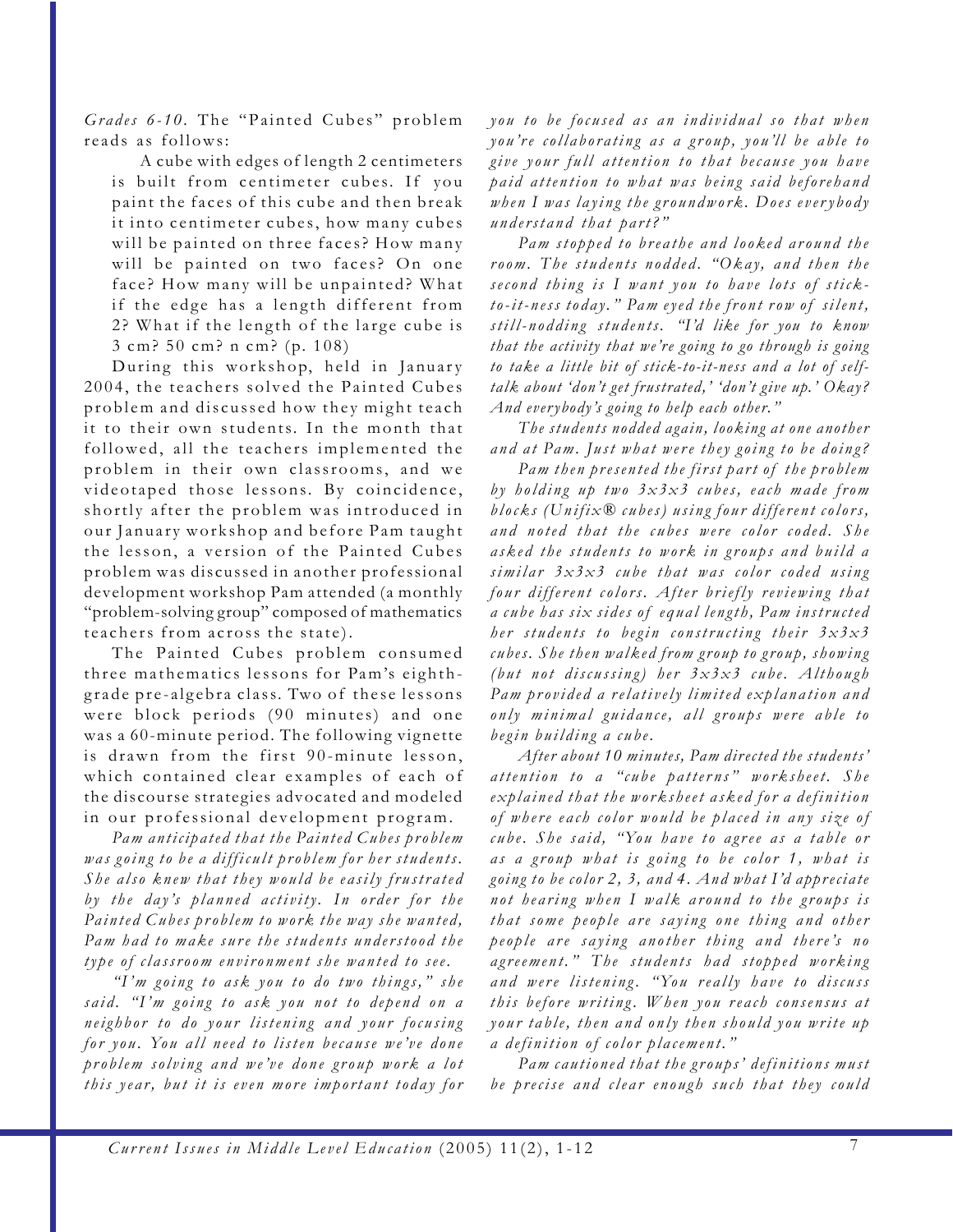*explain to someone over the phone how to construct the cube. Students again worked in groups for approximately 10 minutes, with Pam walking around the room providing encouragement and guidance. One student, Joe, announced his rather colorful realization that a 2x2x2 cube is composed of one color : "stinkin'" red. Pam encouraged Joe to explain his observation. "Why do you say that a 2x2x2 is going to be all stinkin' red?" she asked. Joe laughed and responded, "Because every corner is red."*

*Pam then decided to stop the class for a minute and share this idea. At her prompting, Joe held up his cube and told his classmates, "The 2x2x2 is all stinkin' reds." Pam continued, "Now, what I'm challenging Joe to discuss with his group is, why would a 2x2x2 have nothing but 'stinkin' red' as its color." Mouths opened and hands shot up, but Pam said, "Now, don't say anything out loud, but why would that be?" The students quieted.*

*Pam advised the class to build 2x2x2 and 4x4x4 cubes in their groups. After another 5 minutes, she brought the class together to discuss one group's 4x4x4 cube. Pam held up their cube for everyone to see, and pointed out that it was appropriately color coded. However, she noted that many groups were having difficulty coming up with the vocabulary to accurately describe the placement of their four colors and were using words like "center of the cube" that were too vague. Pam could see that several of the students who had been laughing earlier were starting to disengage in frustration. This wasn't as easy as it looked, and Pam had to keep them interested. She encouraged the students to stay focused despite their frustration, and gave them a short break before explaining the next part of the worksheet.*

## *The Painted Cubes Problem: Analysis of Discourse Strategies*

Pam's emphasis on effective communication as both a process and an outcome was evident throughout her lesson. As students developed the definitions of their color codes, Pam emphasized the importance of creating a consensus. This consensus led to a greater shared understanding of the color placements on a 3x3x3 cube. As the students extended these understandings to a variety of different-sized cubes they were able to identify the changing patterns and communicate about them, building on their discussions about the color codes. These conversations about patterns eventually led to the development of formulas of varying levels of sophistication. Throughout this process Pam continued to help her students communicate mathematically as they justified and explained their formulas to one another and explored their connections.

The Painted Cubes problem was not a part of Pam's normal curriculum, nor had she taught it before. She was enthusiastic about trying it, however, believing that it would provide a good opportunity for her students to work on their discourse skills, particularly within their small groups. As the following discussion indicates, Pam's lesson incorporated all four of the discourse strategies described in this paper as recommended by the literature and modeled in the STAAR summer institute.

*Posing rich tasks that promote discussion.* The Painted Cubes problem was described in both of the professional development programs that Pam participated in as rich and challenging, and she was encouraged by both programs to experiment with it in her classroom. Pam was concerned that the problem was so complex that her students might disengage. In particular, she worried that the complexity in the wording of the problem might throw students off track. She used several strategies to mitigate this complexity while maintaining the richness of the problem and providing an appropriate level of challenge for her students. These strategies included breaking the problem down into more manageable components and continuously shifting between small-group and whole-group discussions as they worked on the different components. To further ensure that students with different ability levels would be able to progress successfully through the task, Pam allowed for multiple exit points. For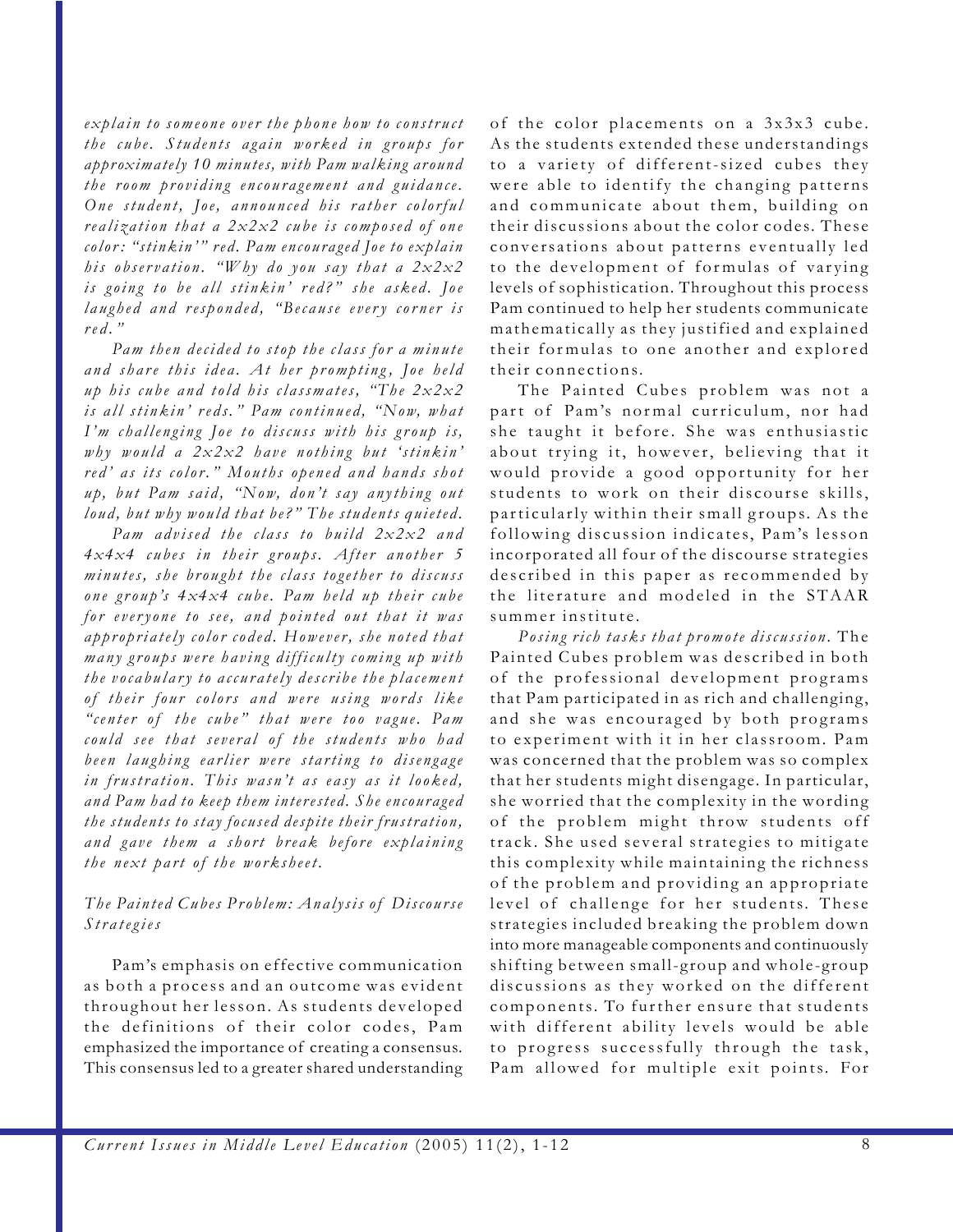example, she worked to ensure that by the end of the lesson all students understood at least one color pattern related to the corners of a cube, and that they could relate this pattern to a more abstract generalization (i.e., cubes always have eight corners). She encouraged groups that were more advanced to find additional patterns.

Another strategy Pam used was to have students begin solving the problem by using concrete objects (Unifix® cubes). She believed that it was critical for students to become adept at building cubes, and that familiarity with the physical representation would enable them to shift to more abstract thinking. Pam also ensured that the students would write down their thoughts in an organized fashion by providing specific questions for them to answer and encouraging them to create tables to display their results.

*Establishing and maintaining a safe environment.* The students in Pam's mathematics class were seated in small groups and were accustomed to frequent small-group work. However, throughout the Painted Cubes lessons, Pam continually reestablished classroom norms regarding collaborative group work. In her introduction to the lesson, she clearly articulated her expectations for how students should work on the problem, including what they needed to do as individuals and what they needed to talk through and agree upon as a group. Pam reminded her students that they were part of a community, but that each student was also individually responsible and accountable. She warned the students they might get frustrated because this was a challenging problem, and she encouraged them to look to their peers for assistance.

On numerous occasions, Pam provided encouragement to individual students and groups that were struggling. She used these occasions as opportunities not only to create an environment in which it was acceptable to make mistakes, but also to show students how their struggling could be helpful and informative. In one case, a student said his group "screwed up" when they were making their cube. Pam sat down with the group and told them, "I like when people screw things up, and I'll tell you why…. That's the

way we learn. You're going to pick that up now and you're going to try and decide as a group how you can solve that.… That might be a really good mistake that you made 'cause you're gonna learn from it."

*Asking students to explain and justify their thinking.* Pam frequently asked her students to explain and justify their thinking, both to their small group and to the whole class. She pressed students to talk through their ideas, not only when they were fully developed but also while they were still in the formative stage. For example, as she looked over a student's worksheet during small-group work, she challenged him, "Math is communication. You have to be able to communicate the concepts. You have to be able to communicate your thinking…. Numbers aren't enough for me. Numbers aren't enough for any good mathematician. You have to prove it. You have to convince me." A few moments later, Pam described this conversation to the whole class in an attempt to encourage other students to similarly think through and explain their answers.

Toward the end of the lesson Pam provided an extended opportunity for students to share, describe, and prove their ideas with one another. During the final whole-class discussion of the problem, Pam pushed students to reason about the corners of a cube. With her prompting, they were able to provide relatively elaborate responses and justifications. For example, they noticed that (a) a 2x2x2 cube was all one color, owing to the fact that it was composed entirely of corners; (b) the corners of a 3x3x3 cube were the same color as the 2x2x2 cube; and (c) there were always eight corners in a cube. All these ideas came directly from the students. One of Pam's main strategies for eliciting the ideas was to call on multiple students to clarify and extend the comments of others. Even after one student espoused a mathematically correct idea, Pam prompted the rest of the class to continue talking and thinking, and in doing so she was able to push the group further along mathematically without stepping in and telling them herself.

*Encouraging students to actively process one another's ideas.* Pam not only made students'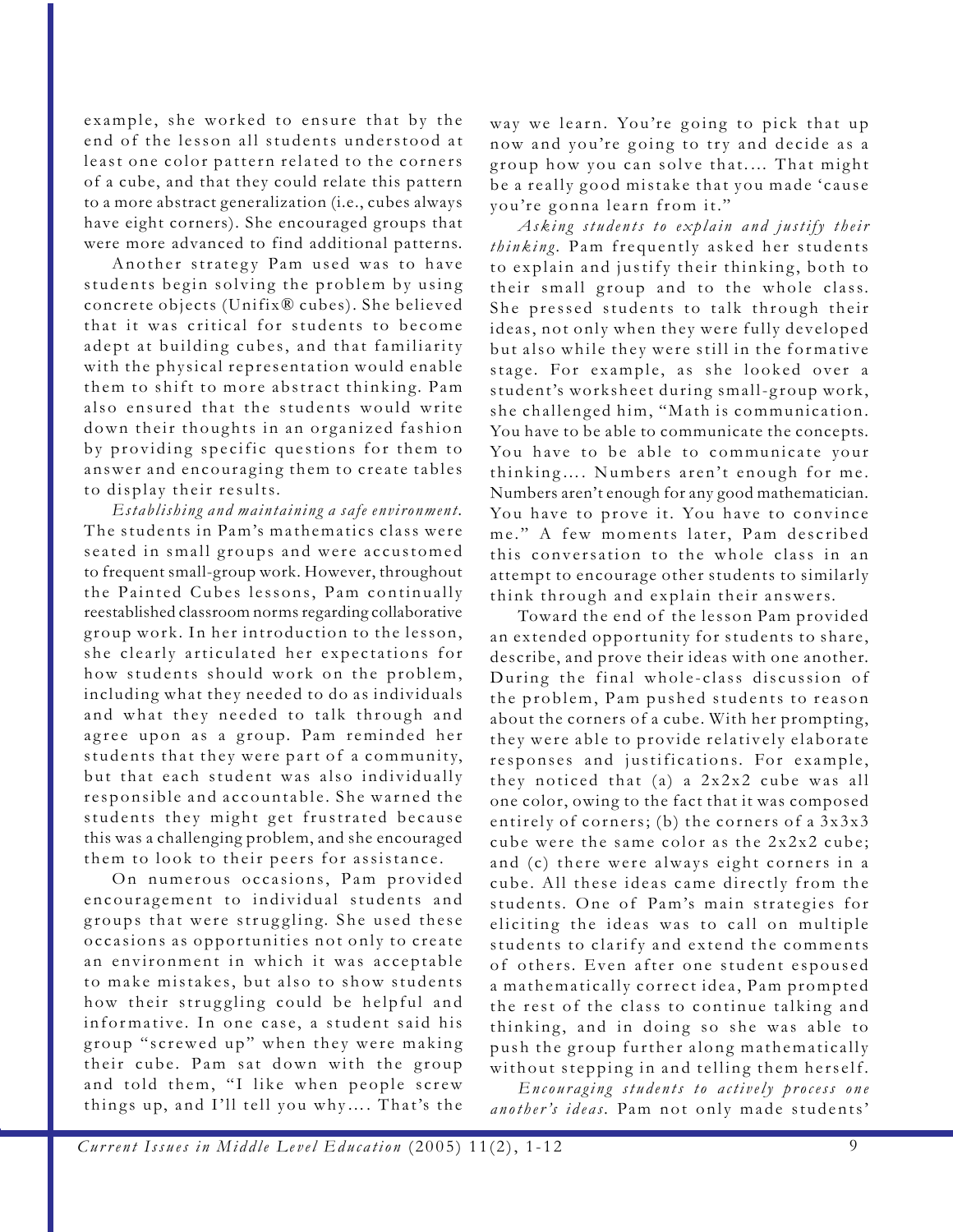ideas a prominent part of the Painted Cubes lesson, but she also provided the time and structure for students to actively process these ideas. One way she did this was by highlighting ideas and solution methods she observed during small-group work. For example, after one group realized that their 2x2x2 cube was built from blocks that were all the same color, Pam shared this realization with the entire class. Yet even after she did so, another group still struggled to build a 3x3x3 cube with a clear color pattern. Pam continued to push that group to process their classmates' ideas in order to further their own thinking. She encouraged them to build a 2x2x2 cube and reminded them that all the blocks would be the same color. Using the same language as the group that originally made this discovery, Pam told the struggling group, "What Joe said is true. They all have to be 'stinkin' red' in a 2x2x2 [cube]. Figure out why." The students soon noticed that their 2x2x2 cube was composed entirely of corners, and this understanding prompted them to redesign their 3x3x3 cube using a designated color pattern. By attributing a key idea to a classmate, Pam used that student's authority, rather than her own, to motivate these struggling students to delve deeper into the task and ultimately take ownership of the ideas for themselves.

#### **Discussion**

Participation in a professional development program with an emphasis on the creation of a discourse community can be a powerful learning experience for teachers (Putnam & Borko, 2000). By reflecting on their own learning and the strategies that support this learning, teachers can gain valuable new pedagogical insights (Barnett, 1998; Farmer, Gerretson, & Lassak, 2003). The STAAR professional development program's summer institute provided rich opportunities for participating teachers to learn algebraic content within a mathematical discourse community. Teachers had the experience of being both mathematics learners and reflective practitioners, and many became inspired to

implement strategies similar to those modeled in the summer institute in their own classrooms.. During the following school year, as the teachers attended monthly professional development workshops and had their classrooms videotaped, they continued to refine their pedagogical practices and become more versed in the art of reflection,

The STAAR professional development program demonstrates the powerful impact that facilitators can have when they are viewed as role models by the participating teachers. The pedagogical strategies that facilitators use may have an especially strong influence if the facilitators explicitly point out these strategies and the teachers have an opportunity to reflect carefully on their learning. In daily reflections written during the summer institute, teachers commented on the mathematics they were learning and specific features of the environment within which this learning took place. Many, including Pam, commented on the ways in which the facilitators' use of communication strategies contributed to their learning (Borko et al., 2005). If the implementation of such strategies is an explicit goal of the professional development, our experiences suggest that critical ingredients include active involvement, adequate reflection time, and the continued support of peers as well as professional development providers.

As the vignette from Pam's "Painted Cubes" lesson illustrates, it is possible to put into practice many of the recommended strategies for establishing a discourse community in a middle school mathematics classroom. Pam worked hard to pose a rich task, create a safe environment, have her students explain and justify their solutions, and actively process one another's ideas. Pam's success with this lesson was evidenced by the learning her students demonstrated with respect to the mathematical properties of cubes. Students' written reflections included statements such as "We initially thought that it was only possible to make our cube pattern on cubes with odd numbered measurements. We learned that we needed to think outside the box and be more open to new ideas." As this quote suggests, Pam's lesson did challenge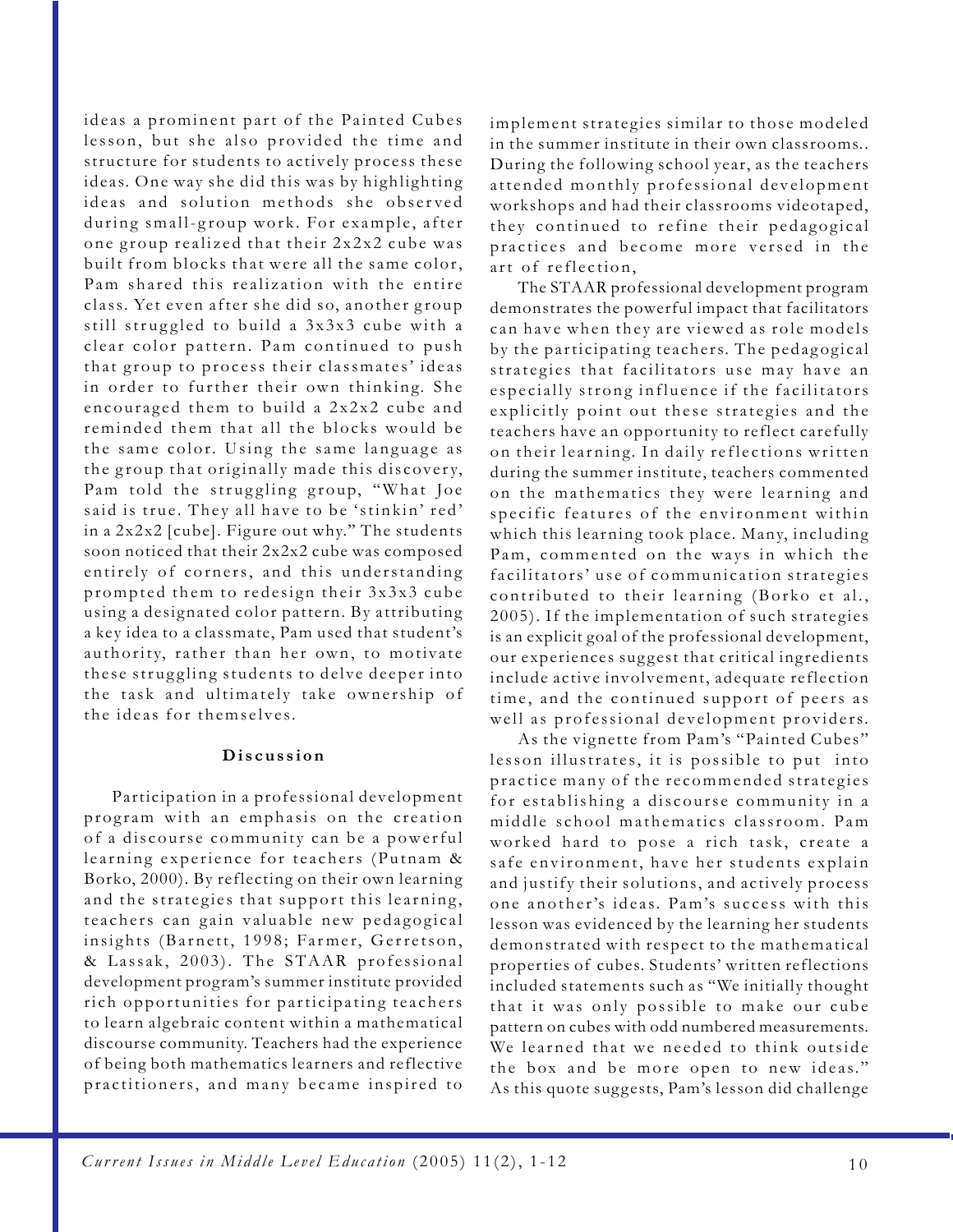her students "to think outside the box" and ultimately they were able to communicate complex mathematical ideas. In worksheets completed by the end of the three days spent on this problem, almost all of Pam's students were able to successfully write generalizable patterns for cubes with 3, 2, 1, or no faces painted.

#### **References**

- Ball, D. (1991). What's all this talk about discourse? Arithmetic Teacher, 39(3), 44- 49.
- Barnett, C. (1998). Mathematics teaching cases as a catalyst for informed strategic inquiry. Teaching and Teacher Education, 14(1), 81-93.
- Bauersfeld, H. (1995). Structuring the structures. In L. P. Steffe & J. Gale (Eds.), Constructivism and education (pp. 137-158). Hillsdale, NJ: Lawrence Erlbaum Associates.
- Borko, H., Frykholm, J., Pittman, M., Eiteljorg, E., Nelson, M., Jacobs, J., Clark, K. K., & Schneider, C. (2005). Preparing teachers to foster algebraic thinking. Zentralblatt für Didaktik der Mathematik: International Reviews on Mathematical Education, 37(1), 43-52.
- Brophy, J. (1999). Teaching. In H. Walberg (Ed.), Educational Practices Series-1 (pp. 1-36). Geneva: International Academy of Education. Available online at http://www.ibe.unesco.org.
- Brown, A. L., & Campione, J. C. (1994). Guided discovery in a community of learners. In K. McGilly (Ed.), Classroom lessons integrating cognitive theory and classroom practice (pp.229-279). Cambridge, MA: MIT Press.
- Chazan, D., & Ball, D. (1999). Beyond being told not to tell. For the Learning of Mathematics,  $19(2)$ , 2-10.
- Cobb, P., Boufi, A., McClain, K., & Whitenack, J. (1997). Reflective discourse and collective reflection. Journal of Research in Mathematics Education, 28(3), 258-277.
- Cobb, P., Wood, T., Yackel, E., & McNeal, B. (1992). Interaction and learning in mathematics

classroom situations. Educational Studies in Mathematics, 23, 99-122.

- Cohen, E. G. (1984). Talking and working together: Status interaction and learning. In P. Peterson, L. S. Wilkinson, & M. Hallinan (Eds.), Instructional groups in the classroom: Organization and processes. Orlando, FL: Academic Press.
- Davis, R. B. (1992). Reflections on where mathematics education now stands and where it might be going. In D. A. Grouws (Ed.), Handbook of research on mathematics teaching and learning (pp. 724-734). New York: Macmillan.
- Driscoll, M. (1999). Fostering algebraic thinking: A guide for teachers, grades 6-10. Portsmouth, NH: Heinemann.
- Farmer, J. D., Gerretson, H., & Lassak, M. (2003). What teachers take from professional development: Cases and implications. Journal of Mathematics Teacher Education, 6, 331-360.
- Fosnot, C. T., & Dolk, M. (2001). Young mathematicians at work: Constructing multiplication and division. Portsmouth, NH: Heinemann.
- Grouws, D. A., & Cebulla, K. J. (2000). Improving student achievement in mathematics: Recommendations for the classroom (Report No. SE 064 318. Columbus, OH: ERIC Clearinghouse for Science, Mathematics, and Environmental Education. (ERIC Document Reproduction Service No. EDO-SE-00-10).
- Hiebert, J., Gallimore, R., Garnier, H., Givvin, K. B., Hollingsworth, H., Jacobs, J., et al. (2003). Teaching mathematics in seven countries: Results from the TIMSS 1999 Video Study (NCES Publication No. 2003- 013). Washington, DC: U.S. Department of Education, National Center for Education Statistics.
- Kazemi, E. (1998). Discourse that promotes conceptual understanding. Teaching Children Mathematics, 4(7), 410-414.
- Kist, W. (2003). Student achievement in new literacies for the 21<sup>st</sup> century. Middle School Journal, 35(1), 6-13.
- Lampert, M. (2001). Teaching problems and the problems of teaching. New Haven, CT: Yale University Press.

*Current Issues in Middle Level Education* (2005) 11(2), 1-12 11